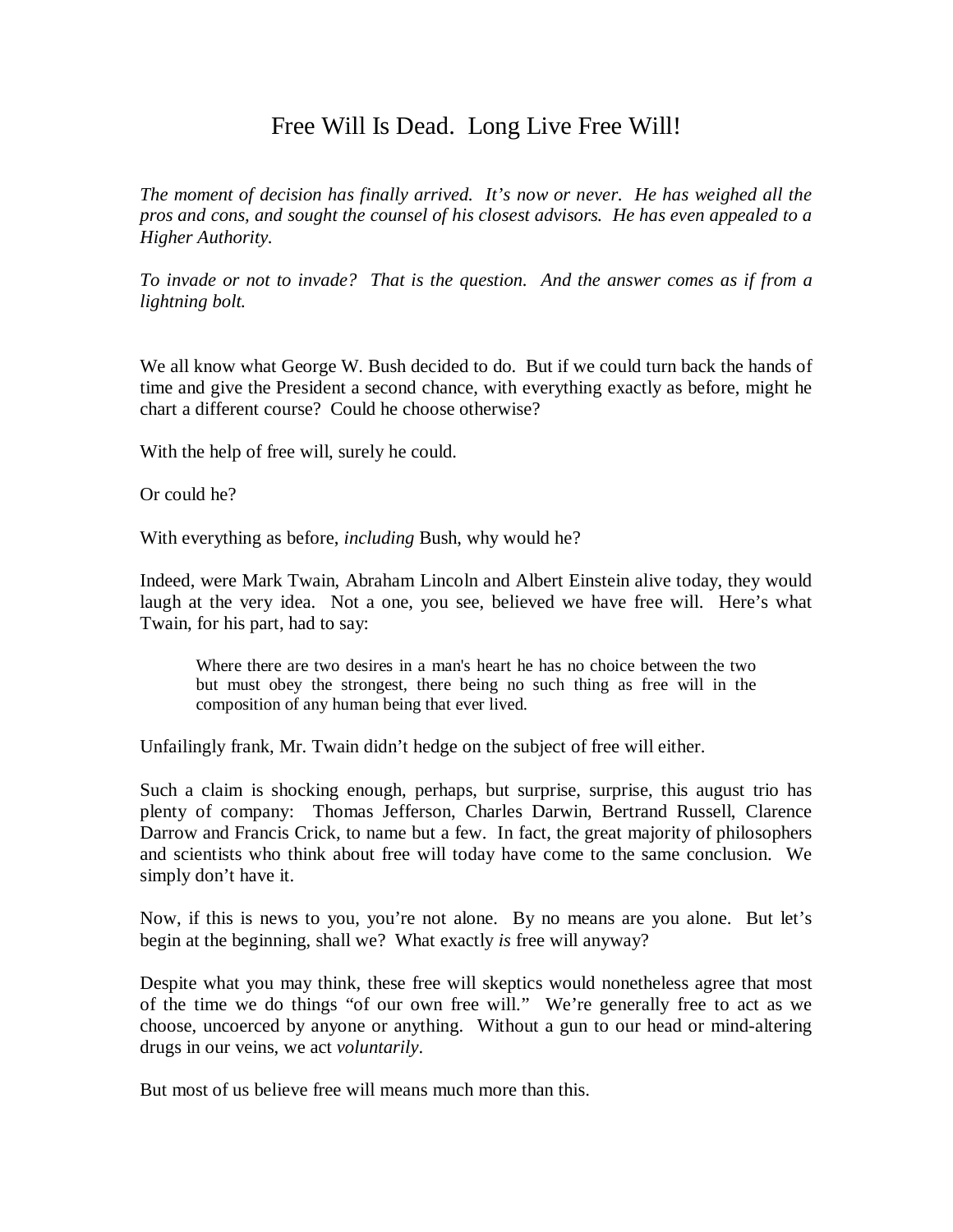We believe that Bush *could* have opted for peace rather than war. We believe that nature and nurture don't decide our choices—*we* do. We believe that, ultimately, for most at least, The Buck Stops Here.

Sorry to say, it's *this* kind of free will that Twain, Lincoln, Einstein and all the rest deny. But why?

Science, of course, is largely to blame. Over the years, it has inexorably chipped away at the idea that we have a non-physical mind apart from our physical brain—a self, a soul, a ghost in the machine—telling the brain what to do. The brain can manage quite nicely on its own, thank you very much. Though the whole is greater, and freer, than the sum of its parts, at bottom the mental *is* "just" physical. As psychologist Steven Pinker puts it: "Brain tissue shows a staggering complexity that is commensurate with the staggering complexity of human thought and experience."

What, then, is left for the mind to do?

This is disconcerting to say the least. If there isn't a freely willing mind controlling the brain, if the brain is all there is—our choices a consequence of physical processes alone—the prospects for free will appear bleak indeed.

Even so, many have sought a way out.

Science generally assumes that physical causes completely determine what happens next in nature. That determinism holds sway. But inside the atom, *in*determinism reigns. Socalled "quantum events," physicists believe, are inherently random. Inexplicably, physical causes fail to determine their outcome. Instead, by default, their outcome is left to chance.

So the question arises: is quantum indeterminism nature's escape hatch for free will?

If brain activity isn't strictly determined, there would seem to be reason to hope. However, should the reach of quantum events exceed the atom's grasp, something most physicists doubt, there'd be no cause for celebration. Yes, the quantum-induced firing of one of your brain's neurons might cause you to choose differently, but this hardly qualifies as an act of free will. Reasons, not randomness, should motivate our choices.

Ironically, then, though free will founders in the natural world when determinism's at work, indeterminism is a cure far worse than the disease. At least a deterministic world gives us the predictability we need to make reasoned choices. Choosing depends on who you are and the circumstances of your choice, but choosing becomes futile if your circumstances change at random, and choosing becomes arbitrary if *you* change at random.

Oops, there goes that neuron again!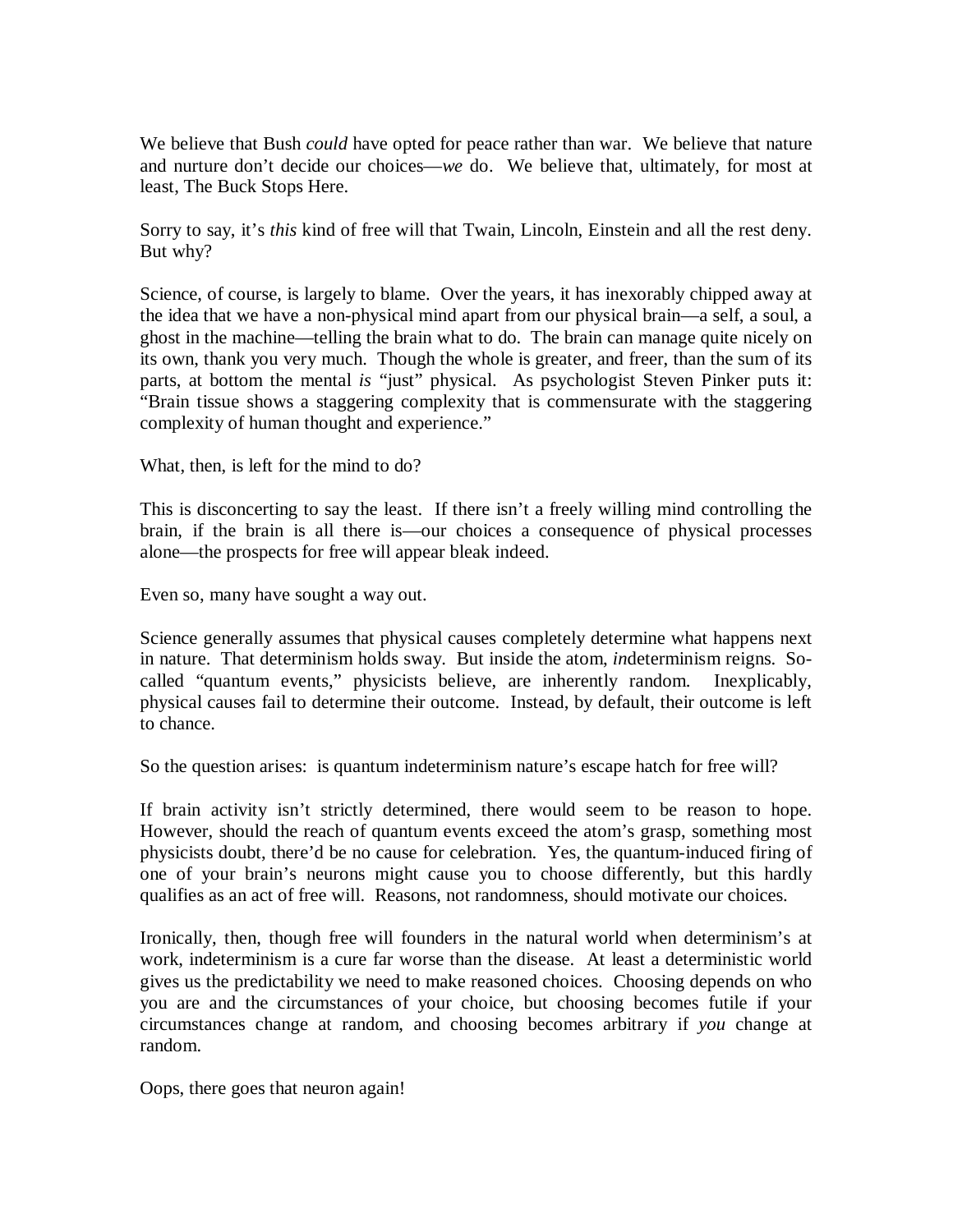Unfortunately for free will, its problems go much deeper than this. For what would it mean to have a will so free it's uncompelled by causation and dares to choose otherwise? Alas, something seemingly impossible. In philosopherspeak, your will would be a "first cause"—a "prime mover unmoved"—something that causes your choices without being caused itself. Science notwithstanding, uncoupled from causes but, somehow, not reasons, your will would be *supernaturally* free.

Suspending disbelief, an uncaused will—a supernatural will—could be just what the doctor ordered. Residing outside the physical world but still a force within it, by quantum manipulation or other means a supernatural will could tweak the brain this way or that, just as it pleases and for its own reasons, without being compelled in its choices. But be careful what you wish for. The problem is this: if causes aren't enough, what *does* your will base its choices on?

Regrettably, we can never know. A supernatural will is a black box, beyond scientific scrutiny. As philosopher Tom Clark says, it "stops the search for reasons." Possessed of an unknowable will that dictates all matters of choice, when asked why we did what we did, we can only reply: "I don't have a clue. My free will made me do it!"

Still, if ignorance is bliss, could a supernatural will have allowed Bush—somehow, someway—to choose peace and not war? Could he have actually chosen otherwise?

Let's return to that fateful moment of decision when Bush's supernatural mind-brain zigged (chose war) instead of zagging (choosing peace). If his mind-brain could have zagged instead, if it could have chosen otherwise, the same mind-brain conditions that allowed it to zig must also have allowed it to zag.

Why, then, did it zig rather than zag?

The answer appears inescapable. There *is* no reason. How could there be? If the mindbrain conditions for zigging and zagging—whether natural *or* supernatural—are exactly the same, you can't explain why one happened and not the other. Whichever happened could only have happened by chance.

Where's the free will in that?

In the end, despite all the hype, a supernatural will appears no more capable of choosing otherwise than a natural one does. We're back to square one.

\* \* \*

It's time to get real.

Chance aside, if science and reason tell us anything at all, whatever we say, think, feel, choose or do is utterly determined. And if it isn't, the alternative is unthinkably worse.